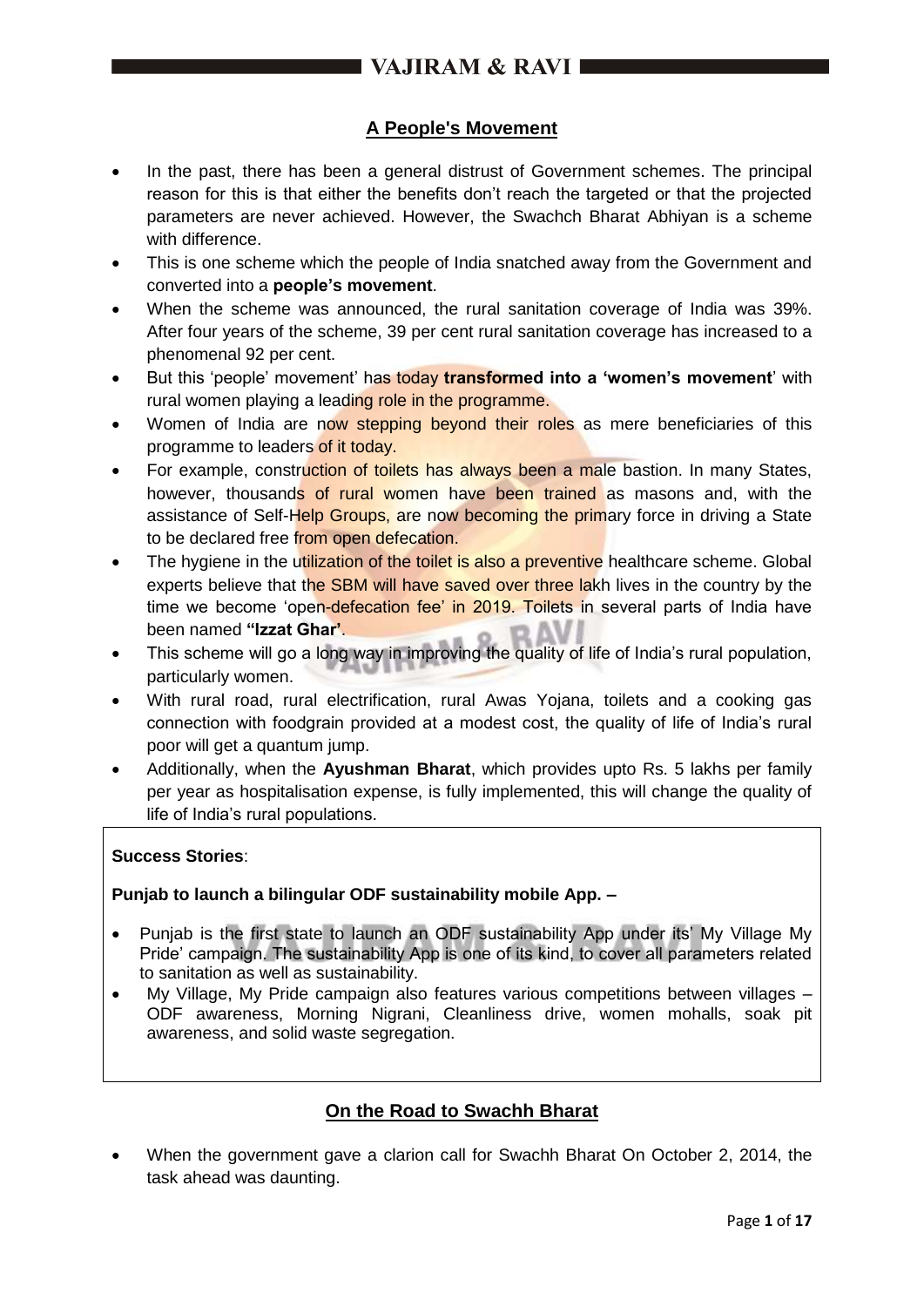- If providing sanitation infrastructure for 125 crore people was a challange, then invoking a sense of cleanliness among them and effecting behavioural changes was even more difficult.
- One of the major *Swachhata* challenges has been the cleaning or River Ganga to restore its *Aviralta* and *Nirmalta*-its continuous and unpolluted flow.

## **Reasons for pollution in Ganga**

- Ganga has **multiple sources** of pollution. About 2953 million litres of sewage generated by 97 towns along the banks enter the river untreated everyday.
- The **sewage treatment infrastructure** in these towns **is inadequate**, and in many cases defunct for want of proper maintenance. The problem will only get compounded as population grows in these towns, generating more waste.
- There are **untreated effluents from industrial sources**, **solid waste** from the towns and village along the river banks, **agricultural waste**, **open defecation waste**, and **polluted tributaries** and *nallahs* emptying into the river, all contributing to the load of pollutants from each of these sources regularly, and on a sustained basis.
- This calls for coordinated and concerted action from multiple agencies central, state, private as well as the participation of people living along the river.

## **Cleaning of Ganga**

- **Namami Gange programme** launched in 2015 has made good headway in this direction. For the first time a **separate ministry** was made for Ganga Rejuvenation in 2014.
- **The National Mission for Clean Ganga** that is responsible for implementing the programme was declared as an Authority under Environment protection Act 1986, giving it more powers in 2016, and **State and District Ganga Committees** were established in 2017.
- **Projects Sanctioned** 240 projects have already been sactioned under the programme so far. These projects include sewage infrastructure, Ghats and crematoria, river surface cleaning, institutional development, biodiversity conservation, afforestation, and rural sanitation.
- **Enhancement of sewage treatment capacity** 97 towns have been identified along the mainstream of river Ganga, generating 3603 MLD of sewage. The existing **sewage treatment capacity** in these towns is only 1651 MLD, and will be enhanced under the programme. Out of these 97 towns, the ten most polluting towns of Haridwar, Kanpur, Allahabad, Farrukhabad, Varanasi, Patna, Bhagalpur, Kolkata, Howrah and bally are being covered extensively under STPs.
- Some **innovative models** are being followed like the **Hybrid Annuity Mode and One-City One-Operator concept** where all new and existing STPs will be under charge of one private operator, ensuring better upkeep and maintenance.
- In addition, 16 projects have been taken up on Ganga tributaries, like Yamuna (Sonepat and Panipat in Haryana, Delhi, Mathura and Vrindavan in UP), Ramganga (Moradabad, UP), Saryu (Ayodhya, UP) and Kosi (Naugachia, Bihar).
- This programme is comprehensive and integrated, allows collaborative action between state and central agencies, and brings Ganga and its tributaries under one umbrella.
- Many private companies are also taking up projects to clean Ganga, renovate the ghats and crematoria or do afforestation along the banks **under their CSR activities**.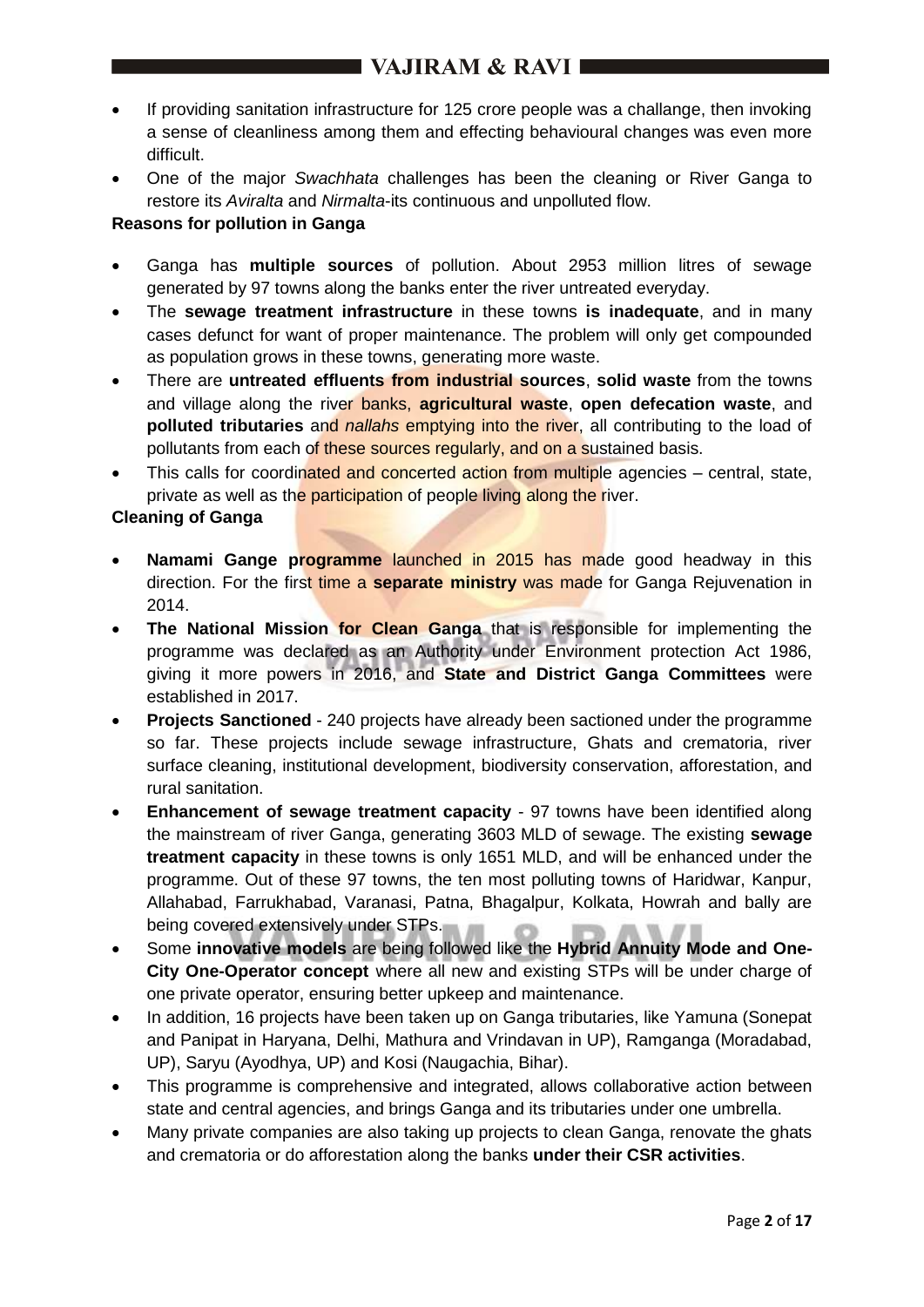# $\blacksquare$  VAJIRAM & RAVI $\blacksquare$

 Many self-motivated individuals are also coming forward for afforestation, ghat cleaning and other such work. Known as **Ganga Praharis** they motivate other people to help keep the river and its banks clean.

## **Swachhata in the Roads**

- *Swachhata* is also a major priority in Road Transport and Highways and Shipping. Government is promoting the **use of waterways** as a cheaper and more environment friendly mode of transport. Around 111 waterways have been declared as National Waterways and will be developed for transport.
- Governments also trying to promote the **use of cleaner fuel** like Ethanol, Methanol, Bio-Diesel, Bio CNG and electricity in the transport sector as alternatives to petrol and diesel.
- The National Highways Authority of India is in the process of providing separated ladies and gents toilets on both upside and down side of toll plazas, and al 372 toll plazas across the country will get covered by March 2019.
- Road Ministry is also trying for generation of less waste during road building and using waste material like *flyash*, plastic, oil slag and municipal waste for construction of highways.
- The Shipping Ministry and all organisations under it took up a twenty two point agenda for renovation of rooms and toilets, cleaning of wharfs and sheds, auction and disposal of al unserviceable items and unclaimed goods, beautification and cleaning of parks etc.
- It has also focussed on the **setting up of 'Green Ports'** for sustainable, environmentfriendly and long term development of ports.
- Recently **Visakhapatnam Port Trust** was adjudged as the winner in the *category of Outstanding Renewable Energy User in the service sector in India by the Indian Federation of Green Energy*. The port consumes 1.2 MU of power per year and 100 per cent of its power consumption is being met from green energy.

## **Towards Clean and Healthy Villages**

- Only when the villages are developed the holistic and inclusive development of the country is possible. But this dream of development would remain unfulfilled without making rural India clean.
- The government is making all out efforts to bring about large scale development in the villages and cleanliness is the most important component of this effort.
- An initiative that has made marked contribution in changing the quality of life of rural people is the Swachh Bharat Mission.

## **Transforming the Destiny of our Villages**

- Swachh Bharat has transformed the face and destiny of the village today. Studies have revealed that in every house of an Open Defecation Free village, *about Rs. 50000 are being saved* because the family is saving on the expenditure otherwise being incurred on treatment of various diseases.
- People's health related expenses have come down and they are able to work for more days.
- According to a study by the World Health Organization, with the implementation of Swachh Bharat Mission, *every year we have successfully prevented a large number of children from becoming victims of deadly diseases* in rural areas and the situation is continuously improving.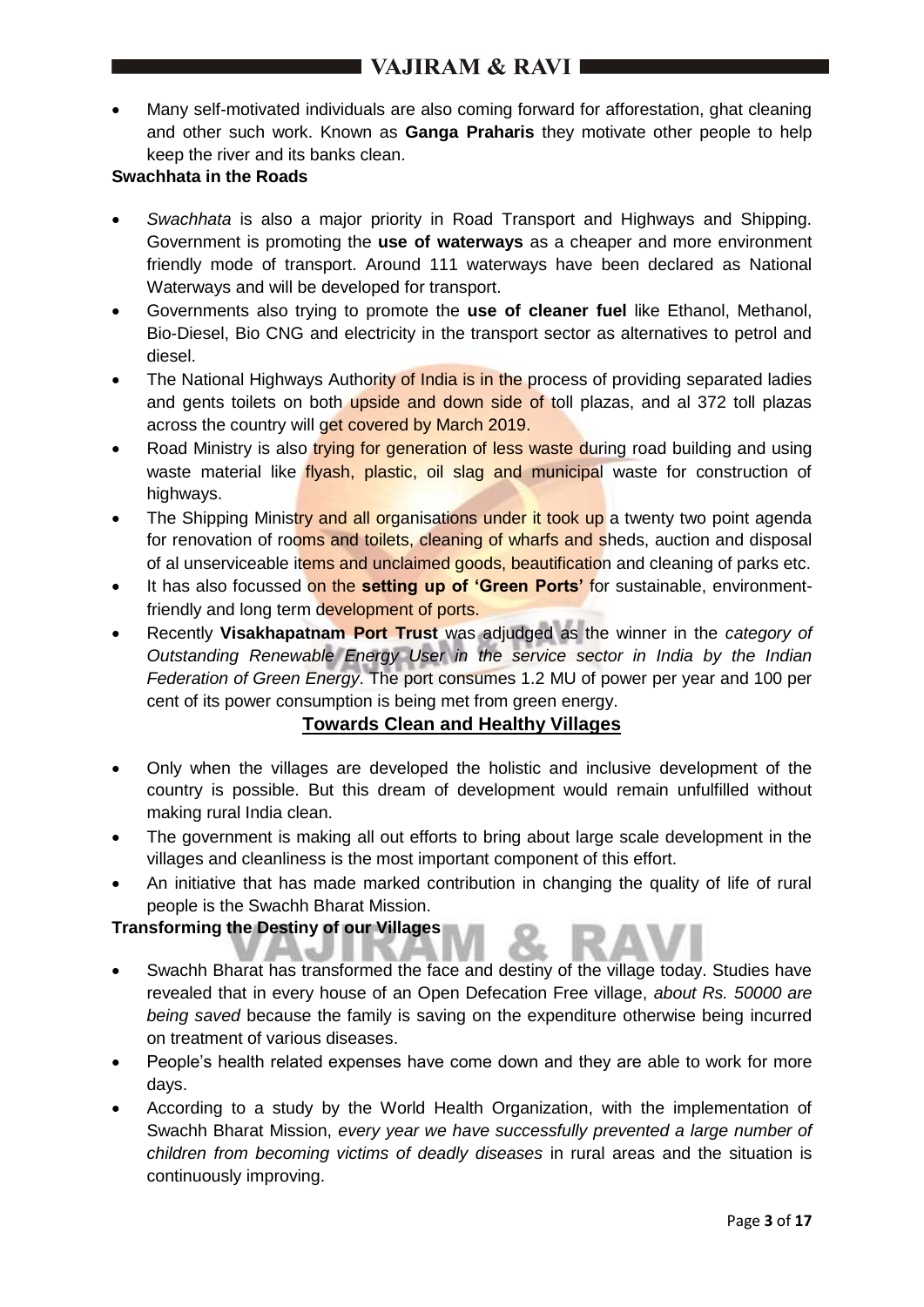#### **Unique Initiatives Under SBM**

- Swachh Bharat has also led to certain unique initiatives in rural areas that have never been seen before. **Women associated with Self-Help Groups** have made commendable contribution in the cleanliness movement. They have invested their savings in cleanliness related works and thus played an important role in making the environment and surroundings beautiful and clean.
- **The Panchyatas** have made sincere efforts to not only connect the masses with this program and with the cooperation of all made the village panchayats ODF, but they have also promoted environment related cleanliness by undertaking activities related to solid and liquid waste management.
- Swachh Bharat Mission has now acquired the **form of a mass movement** and with the aim to take it forward, the **Rural Development Ministry** has taken a number of measures through its ambitious scheme Mahatma Gandhi National Rural Employment Guarantee Act – MGNREGA.
- **•** This includes **awareness promotion** among the village panchayats towards cleanliness in the rural areas and encouraging and training villagers to take up activities related to livelihood creation.
- The Ministry is engaged in construction of individual household toilets and soakage pits, solid waste management works related to solid and liquid waste management, liquid bio-compost, etc.

#### **Managing Waste Water**

- For waste water management in Telangana state soakage pits are being constructed through MGNREGA at family and community level. By constructing soakage pits, breeding of mosquitoes would be controlled which in turn will control spread of several diseases. A IIR
- Construction of **Lingpuri water tank of Tlenguam R G Block in Aizawl district Mizora**m was started as an innovative experiment under MGNREGA.
- Harayana Government has developed a **five pond system** in rural areas for stabilization of waste water under MGNREGA.

## **Conclusion**

 Considering the diversity of the villages in the country it should be kept in mind that no one model of sanitation can be adopted for all 238617 Gram Panchayats in India. However, we have to keep focusing on developing such measures which are easy to adopt, economical and have minimum technical limitations.

## **Swachhata: Juggernaut of Change**

- Ministry of Petroleium & Natural gas (MoP & NG) has passionately supported the objectives of Swachh Bharat Mission through various initiatives.
- The Oil & Gas Central Public Sector Enterprises and their Joint-Ventures (JV), have not only undertaken multifaceted projects around their core business offerings and Corporate Social Responsibility to build infrastructure that supports sanitation, but also spiritedly participated in this social movement towards attaining the goals of Swachh Bharat Abhiyan.

## **Steps Taken by MoP & NG:**

**A. Amenities in Petrol Pumps**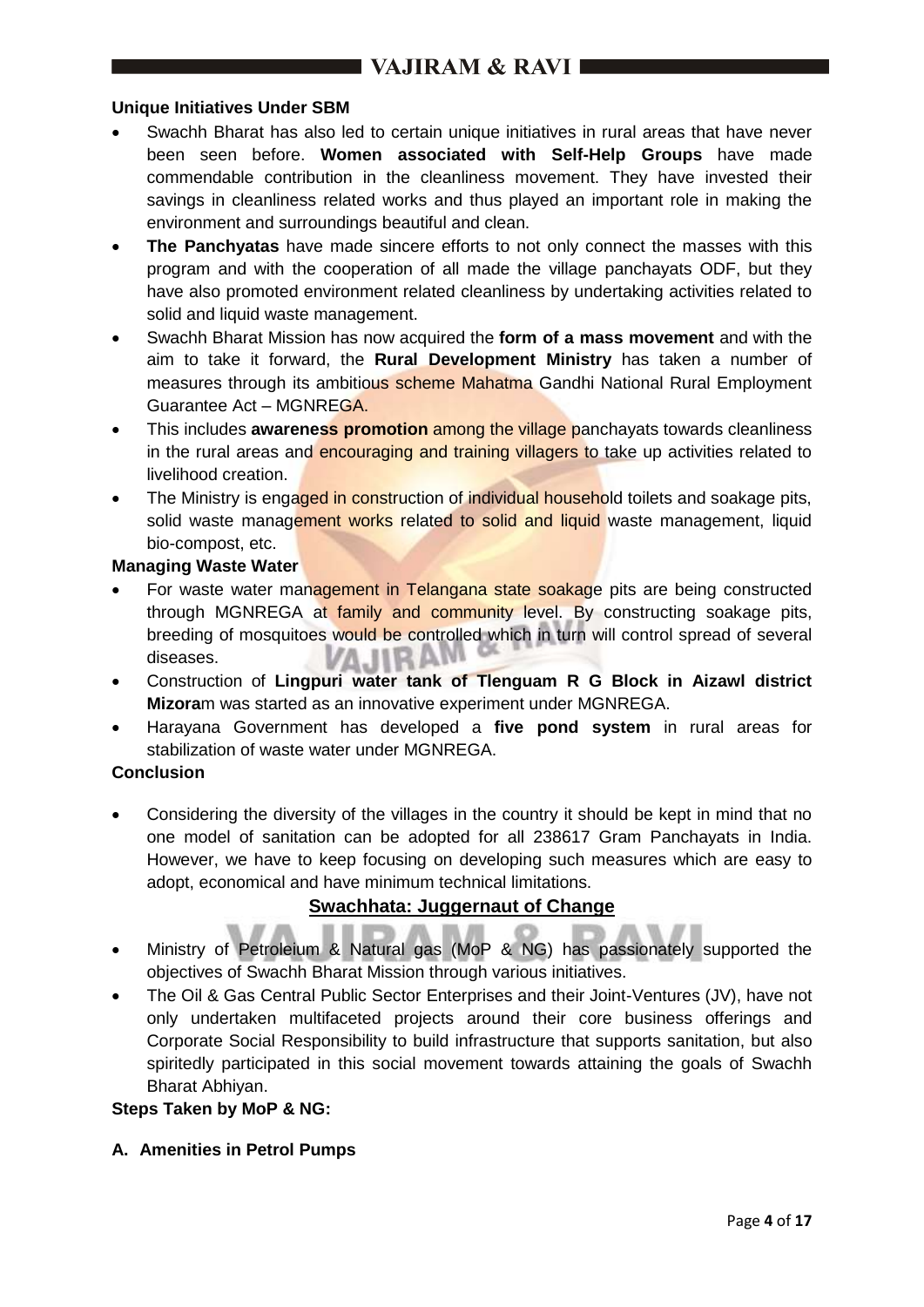- A mission-mode plant to provide clean toilets, clean drinking water and waste disposal facilities across all OMC petrol pumps was launched under the Swachh Bharat Abhiyan.
- Separate toilets for men and women are available in nearly 90 per cent of the feasible petrol pumps on National Highways and State Highways.
- The Swachhata@ petrolpump app leverages technology putting consumers at the forefront to monitor, report and ensure cleanliness of the toilets at outlets across India on real time basis.
- **B. Making Cooking Women Friendly**
- Since millennia, women of India have been choking helplessly over the kitchen choolha.
- The government empathized with the suffering of these millions of underprivileged women and families in India, who could not afford clean cooking fuel like LPG and set out to bring a **Blue Flame Revolution**.
- Since the launch of the **Pradhan Mantri Ujjwala Yojana (PMUY),** more than 551 crore LPG connections have been released for women from underprivileged and SC/ST communities in India.
- LPG penetration in India from Independence till 2014 was about 54 per cent. The LPG penetration in 2018 is 88 per cent.

## **C. Improving Fuel Efficiency**

- In line with India's climate change commitments at COP21 in Paris, the Central Government has taken several policy measures and interventions to reduce vehicular emissions and improve fuel efficiency.
- The Government has taken a bold decision to **leapfrog from BS IV to BS VI fuel** norms directly. BS VI standard fuel is significantly less polluting than BSIV, and comparable to global standards such as Euro VI.
- BS VI has been proactively launched at petrol pumps in Delhi from April 2018 and will be rolled-out pan India by April 2020.

## **D. Biofuel Policy**

- With an objective of addressing both the environmental pollution from burning of agricultural waste and generating additional income for Indian farmers, the government approved the landmark **National Policy on Biofuels in 2018**.
- Plans are afoot to set up twelve 2<sup>nd</sup> generation bio-refineries which will be capable of generating bio-ethanol from agricultural residue.
- So far we have already achieved 4 per cent ethanol blending in petrol leading to a 7.8 million MT reduction in green house gas emissions and forex savings of \$1520 million from fuel imports, and our target is to reach 10 per cent ethanol blending in petrol.
- Great potential also lies in the employment of **used cooking oil** as a potential feedstock for biodiesel which will not only augment fuel production, but also prevent diversion of used cooking oil in the food industry. MoP&NG has also driven an aggressive capacity expansion in its solar and wind energy projects since 2014.

## **E. Other Initiatives**

- The oil & gas CPSEs are among India's most profitable corporations with a **commitment to spend 33 per cent of their CSR funds** on Swachh Bharat activities.
- Under the Swachh Vidyalaya Abhiyan sub-project, oil & gas CPSEs have constructed more than 21,750 school toilets across the country.
- **Ten iconic places** of historical and religious importance were identified and adopted by oil & gas CPSEs for upkeep and maintenance across the length and breadth of the country.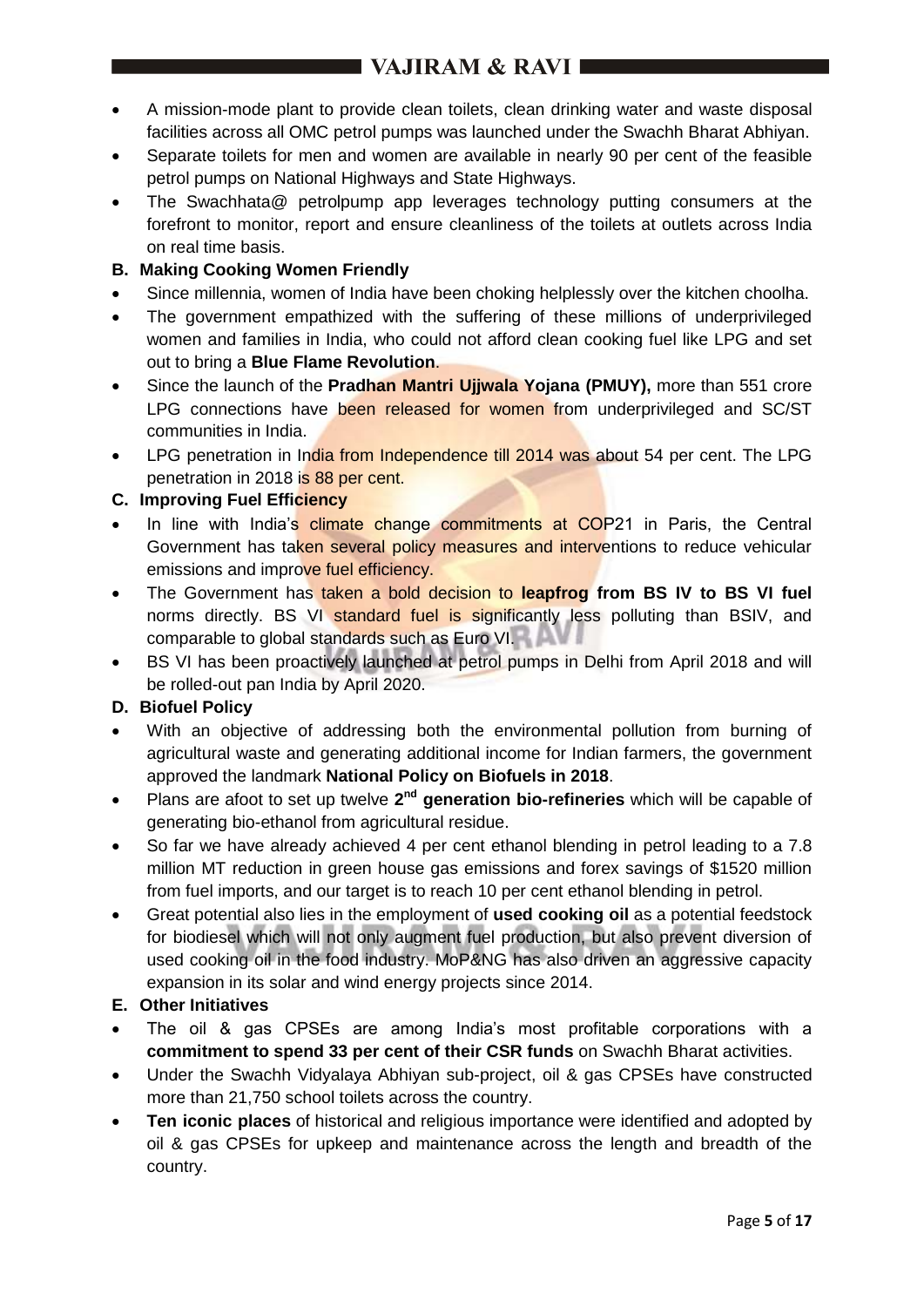- Some of the most innovative projects undertaken by oil & gas CPSEs include a **Bandicoot robotic manhole cleaner** installed by Indian Oil Corporation in Thanjavur, Tamil Nadu which replaces manual scavenging.
- An Oil & Natural Gas Corporation (ONGC) project installed eco-friendly incinerators at locations in Gujarat and Rajasthan for disposal of used sanitary parts benefitting thousands of rural women. ONGC also provisioned 3 water ATMs and solar RO water purifiers at locations in Assam, Jharkhand and Tripura.
- Initiatives such as the fortnightly observance of **Swachhata Pakhwada** and **Swachhata his Sewa** provide an opportunity to showcase and celebrate the core messages of the Swachh Bharat Abhiyan.
- The Ministry of Petroleum & Natural Gas was awarded the **Swachh Bharat Inter-Ministerial Award in Swachh Bharat National Awards 2017**.

# **Sanitation Revolution: Implementation at Scale**

Data related to Sanitation:

- From being a major cause of the world's sanitation crisis, with about 600 million people defecating in the open, about 500 million people now have access to toilets through a sanitation revolution which has taken place over the last four years. Today, India has a rural sanitation coverage of over 95 per cent.
- After building a phenomenal 87 million individual household toilets, as many as 5.1 lakh villages, 529 districts and 25 States and Union Territories are now open defecation free. Further, a recent, independent large-scale household surveyed which had toilets used them, confirming the behaviour change focus of the Swachh Bharat Mission.

How did India move from being the largest contributor to open defecation to implementer of the largest behaviour change campaign in the world?

- The Swachh Bharat Mission (SBM), had to change and amplify strategy, in order to address, what we like to call, the **challenge of the 4 Ss**.
- **Scale.** To meet the need to change the behaviour of 600 million people, the SBM had to acknowledge the scale it was dealing with and respond with a national Team Swachh Bharat with the calibre to change the behaviour of the individual, as well as the community.
- **Speed.** A sense of urgency needed to be created to kick start and roll through the campaign. Speed was also required in setting up the tem.
- By creating the team from scratch, the SBM had to first ensure each individual in the team believed. This was true behaviour change in the very leadership which would take the Mission forward and gave rise to the **PM-CM-DM-VM** model.
- The Prime Minister gave the vision of an ODF India by October 2019, the Chief Ministers led at the State- level, District Magistrates prioritized sanitation and put the focus on the SBM, further empowering the **Village Motivators**, the swachhagrahis, to partake in inter-personal communication, and lead behaviour change in the villages.
- **Sigmas and Myths.** There were various common myths in rural India regarding sanitation – toilets are only required for women and children, having a toilet within the premises of one's home is impure, cleaning the toilet is not one's own duty, and many more.
- Along with addressing these on the ground, at a central level, mass media campaign were launched, each with their own messages and myth busters. The Darwaza Band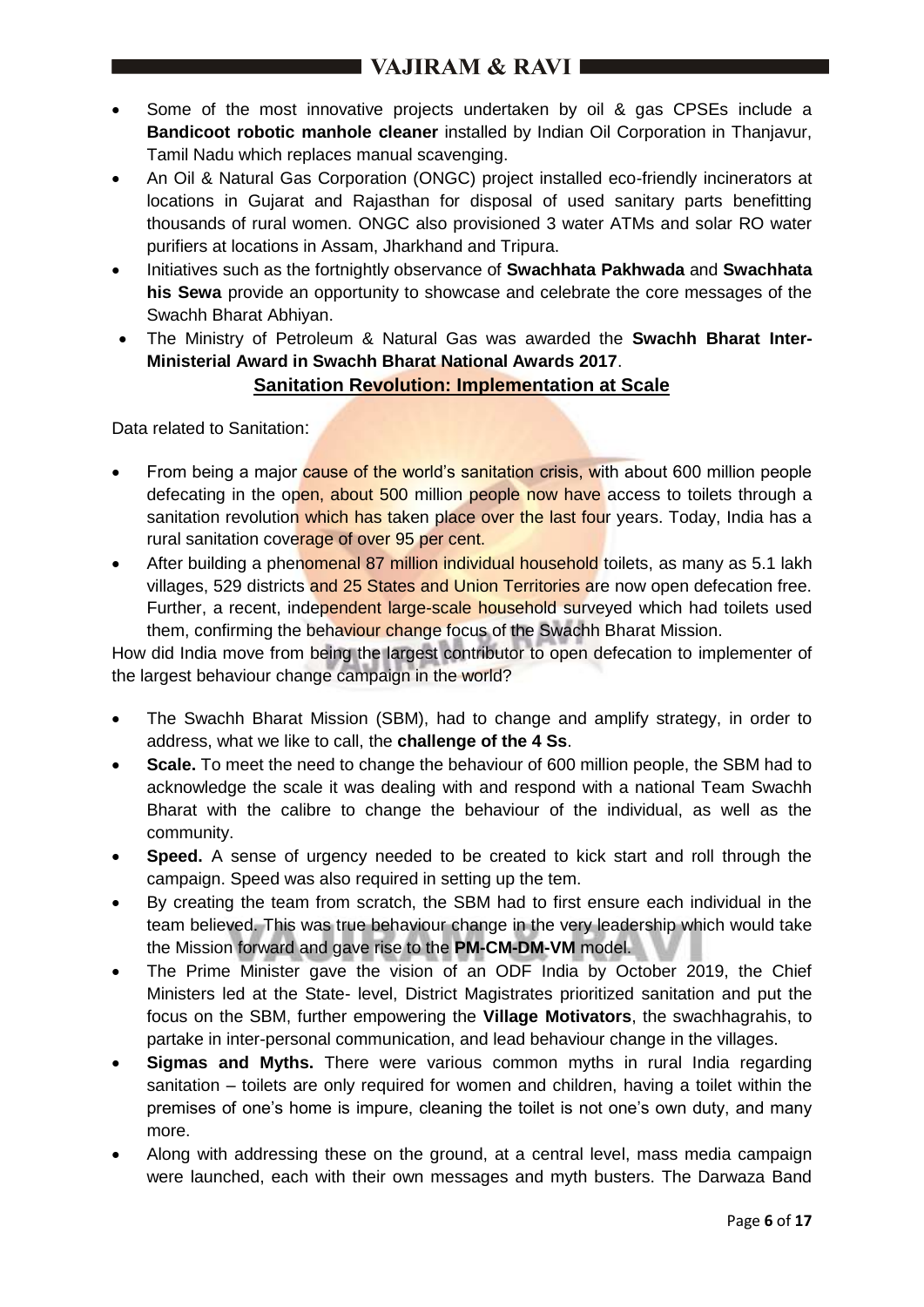Campaign, starring Bollywood icons Amitabh Bachchan and Anushka Sharma, moved beyond access to toilets and communicated the need to used toilets, not just by women and children, but by each and every member of the household.

- **Sustainability.** With the sanitation revolution gaining momentm, the SBM also maintained its parallel focus on sustaining the jan andolan and the progress being made on the ground. The following were key elements of the sustainability strategy:
	- o **ODF-Quality (ODF-Q):** Requires every toilet constructed under the Mission to be geo-tagged. All villages are subject to a double verification system, which includes self-declaration as well as third party verification.
	- o **ODF-Sustainability (ODF-S):** Ensures continuous behaviour change communication, to remain much after the achievement of ODF.
	- o **ODF plus (ODF+):** SMB goes beyond toilets and works towards clean villages by prioritizing solid and liquid waste management practices in ODF villages, as well as the prioritization on rural water supply for ODF villages, in coordination with the National Rural Drinking water programme.

## **Special Initiatives under this project:**

- **Swachhata Pakhwada** where all Union Ministries/Departments take up swachhata related activities for a fortnight each,
- **Swachh Iconic Places** A multi-stakholder initiative focusing on cleaning up 100 places across India that are iconic due to their heritage, regiligous and/or cultural significance
- **Swacchata Action Plan where 76 Ministries/Departments have earnmarked funds for** their Swachhata plans
- Making villages along the banks of the Ganga River ODF.
- The most recent initiative was **Swachh Survekshan Grameen** 2018 under which asn independent sanitation survey was conducted.
- **Few instances of our SBM Champions**:
	- o When mason's training was offered to women, **Sunitha Devi** enthusiastically joined the programme and learned to build twin pit toilets in the proper way. Seeing her skill, the district administration made her a master trainer who went from village to village, training other Rani Mistris, To date, she has trained over 1600 Rani Mistris.
	- o **Shamshal Begum**, an active campaigner of the SBM-G was to get married. When she received a proposal from Tousef Reja Ahmad, a cellphone shop owner, she agreed, subject to certain conditions – including the setting up of a proper toilet in the groom's home in Murshidabad.

## **Lessons Learned**:

- From addressing the 4 Ss, the SBM has guided discourse to lessons learnt in the form of the importance of the 4 PsS.
- **Political Leadership**. Political will and leadership from the top are critical.
- **Public funding**. Over Rs. One lakh crore have been committed by centre states to the SBM to ensure no shortfall in funding.
- **Partnership**. Constant engagement with development partners, NGOs, the private sector, civil society, media, etc.
- **Peoples participation.** Sanitation is not a government programme, but a jan andolan.
- The SBM is setting an example for the rest of the world to move towards improving sanitation for all and achieving the United Nation's Sustainable Development Goal 6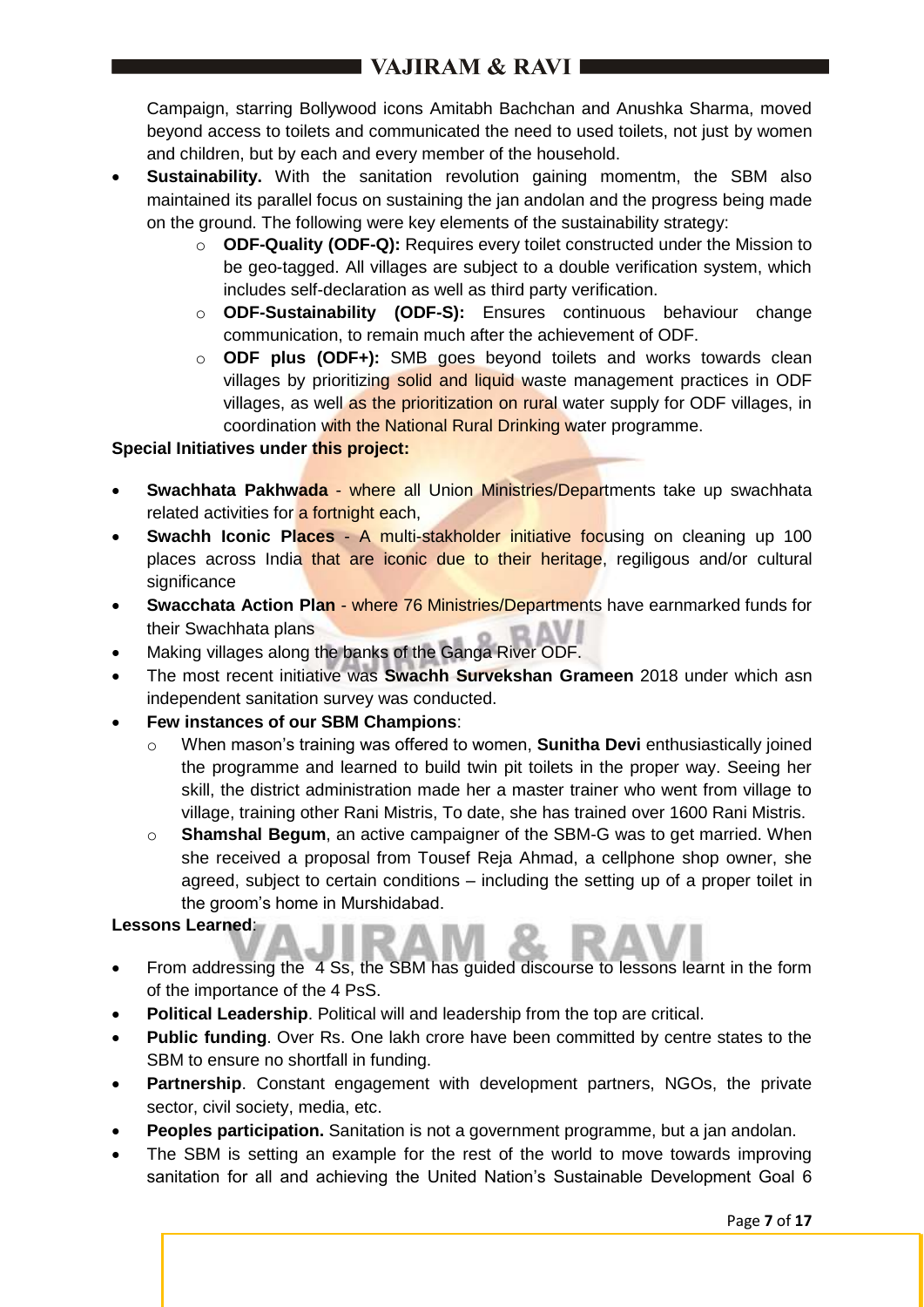mission mode and ensuring that behaviour change communication in all its forms is the only tool for sustainable change.

## **SATAT initiative to promote Compressed Bio-Gas as an Alternate, Green Transport Fuel**

An innovative initiative – SATAT – to set up Compressed Bio-Gas (CBG) production plants and make available CBG in the market for use in automotive fuels was launched recently by the Union Minister of Petroleum and Natural Gas & Skill Development and Entrepreneurship.

Besides the potential to boost availability of more affordable transport fuels, better use of agricultural residue, cattle dung and municipal solid waste, the CBG plants will provide an additional revenue source to farmers.

SATAT is aimed at **providing a Sustainable Alternative Towards Affordable** Transportation as a developmental effort that would benefit both vehicle-users as well as farmers and entrepreneurs. This initiative holds great promise for efficient municipal solid waste management and in tackling the problem of polluted urban air due to farm stubble-burning and carbon emissions.

## **Improving Cleanliness of Health Care Facilities**

- For addressing the growing challenges of Sanitation and Hygiene, the Ministry of Health & Family Welfare of Government of India has adopted a multi-pronged strategy and has launched many initiatives for improving hygiene and sanitation holistically.
- These initiatives address hygiene and sanitation within existing health facilities as well as in the community through its own programs, and also in partnership with other Ministries to address the issue holistically.

## **Initiatives:**

- MoHFW's **Kayakalp initiative** began in 2015 with the aim of improving infrastructure upkeep, hygiene and sanitation, and infection control practices in Central Government institutions and public health facilities in all 36 States and UTs.
- Health facilities are **assessed and scored** on a number of parameters, and every year the highest-scoring facilities at each level receive recognition though Kayakalp Awards that carry a cash award, apart from citation.
- The Kayakalp scheme has resulted in significant improvement in the level of the cleanliness, hygiene and infection control practices at public healthcare facilities.
- Encouraged by the achievements of Kayakalp Scheme, the private sector has come forward and joined the efforts of the Governments. National Accreditation Board for Hospitals & Healthcare Providers (NABH) has decided to consider assessment of healthcare facilities in the private sector on the lines of parameters of Kayakalp.
- Additionally, MoFHW has used the platforms of **Village Health Sanitation and nutrition Committees** (VHSNCs) under the **National Health Mission** and **Mahila Arogya Samitis** (MAS) under the **National Urban Health Mission (NUHM)** to promote sanitation in the vulnerable urban communities.
- MoHFW is also working to improve sanitation through a convergence of efforts with other ministries.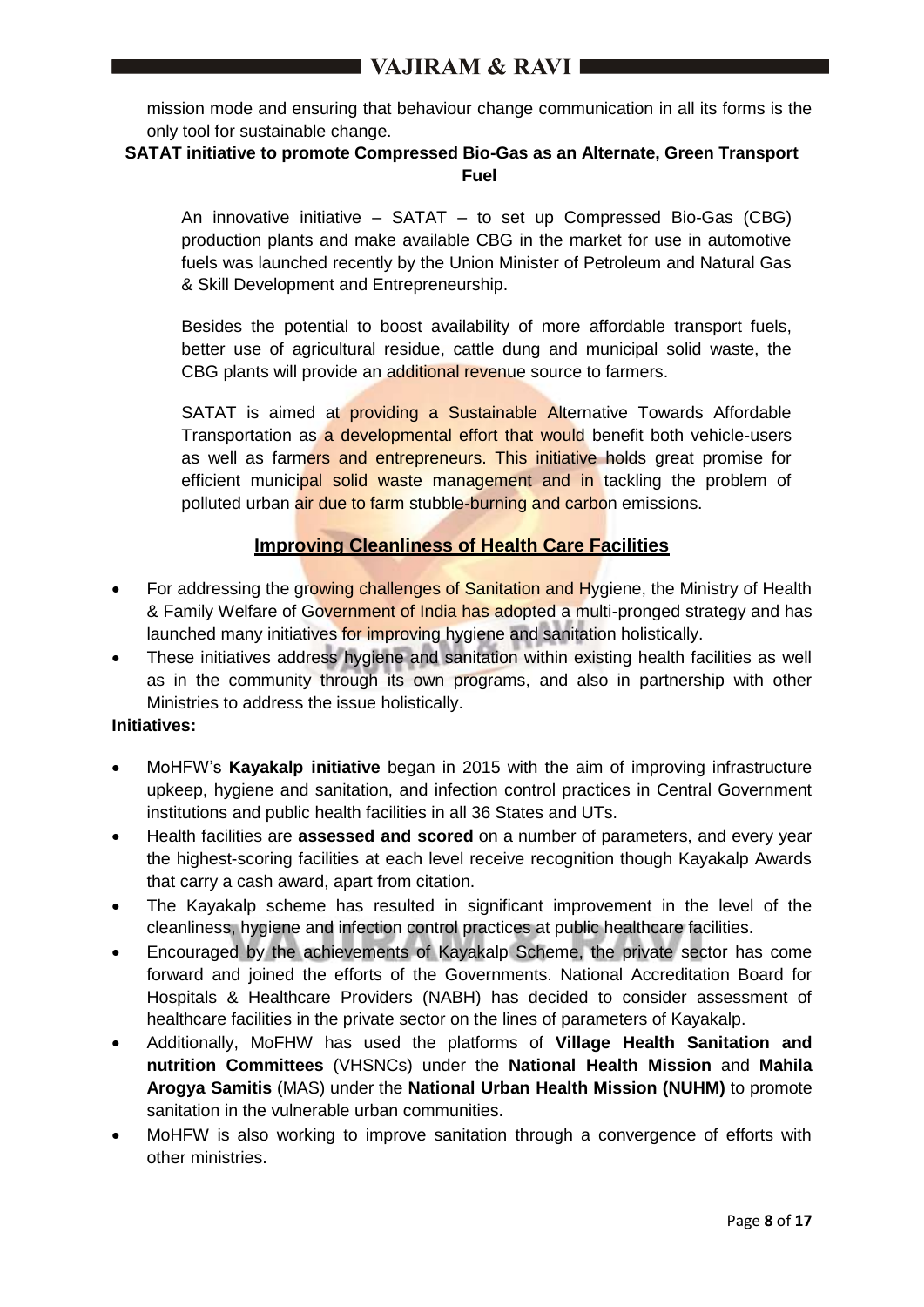# $\blacksquare$  VAJIRAM & RAVI $\blacksquare$

 One such joint initiative between MoHFW and the Ministry of Drinking Water and Sanitation is the **Swachh Swasth Sarvatra** that attempts to bring synergy between the Swachh Bharat Mission (SBM) and Kayakalp by enabling and awarding funds to Gram Panchayats where Kayakalp awarded PHCs and CHCs are located to become Open Defecation Free.

## **VISHWAS-A New Initiative**

 In 2017, NHM has launched a new campaign, **VISHWAS – Village based Initiative to Synergies Health, Water and Sanitation** – a year long campaign to be carried out by VHSNCs to build community awareness and develop local champions for action on water, sanitation and health, and create a platform for building synergies between various programmes, such as the Swachh Bharat Mission.

## **Swachh Swasth Sarvatra**

- Swachh Swasth Sarvatra is a joint initiative or Ministry of Health & Family Welfare and Ministry of Drinking Water and Sanitation to achieve better health outcomes through improved sanitation and increase awareness on healthy lifestyles, Its objective is to have more synergy between two complementary programmes - Swachh Bharat Mission (SBM) and Kayakalp
- Three broad objectives of this scheme are:
	- **1.** Enabling Gram Panchayat where *Kayakalp* awarded PHCs is located to become Open Defecation Free (ODF).
	- **2.** Strengthening Community Halth Centre (CHC) in ODF blocks to achieve a high level of cleanliness to meet *Kayakalp* standards through a support of Rs 10 lakhs under NHM.
	- **3.** Build capacity through training in water, sanitation and hygiene (WASH) to nominees from such CHCs and PHCs.

## **Village Health Sanitation and Nutrition Committees (VHSNCs)**

- National Rural Health Mission, since its inception in 2005, created Village Health Sanitation Committees (VHSCs) across all states, as the 'platform for community action on health', clearly highlighting the key role of mobilising communities in improving sanitation and achieving health outcomes.
- VHSCs have been later renamed as Village Health Sanitation and Nutrition Committees (VHSNCs), to underscore Nutrition as part of its focus.
- As per the revised guidelines for VHSNC, released in 20136, the local Gram Panchayat Member is to be the Chairperson of VHSNC (earlier it was the Gram Panchayat Sarpanch), to ensure more active participation of the community, as well as Panchayat representatives in every village.
- ASHAs play a key role in facilitating VHSNCs, and, not only work for improving community level awareness and support and facilitate the activities of VHSNCs in their villages, but they also mobilise the community for construction and use of toilets.

## **Mahila Arogya Samitis (MAS) under NUHM**

• Similar to VHSNCs, Mahila Arogya Samiti (MAS) has been established in urban areas under NUHM. MAS are groups of about 12 to 20 women in an urban area, in a community of primarily poor and vulnerable sections. Under NUHM, processes for constitution and training of MAS are being supported actively.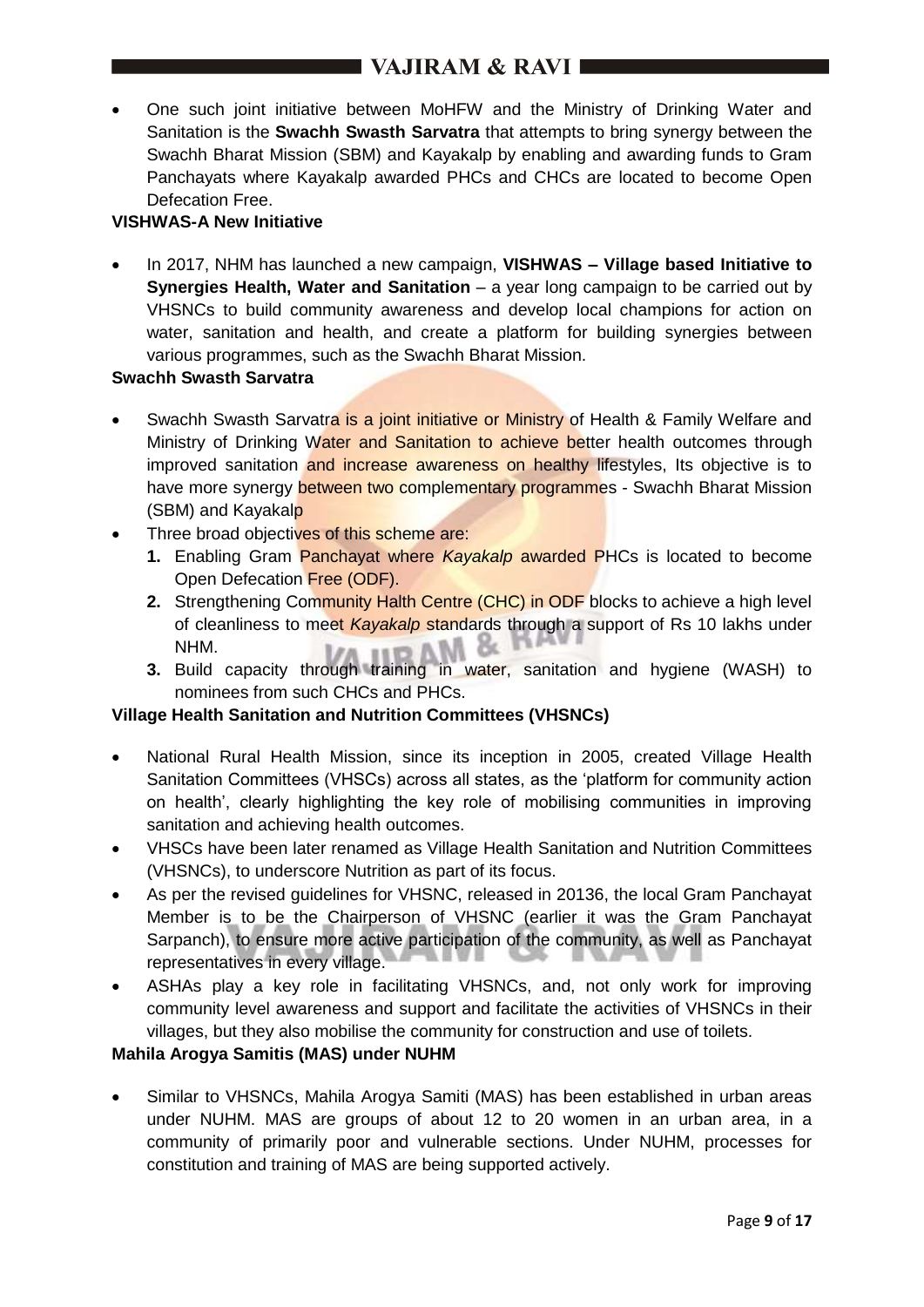## **A Swachh Independence Day For Kalaburagi**

- $\circ$  To motivate and mobilize people to accept swachhata as a way of life, the zila Panchayat of Kalaburagi district in Karnataka, demonstrated the steps to handwashing to an audience of over 5000 people at the Police Parade grounds during the independence Day celebration.
- $\circ$  The mass demonstration-drill depicting the best practices of handwashing was conducted by over 600 students of residential schools from all over the district.
- $\circ$  The theme of the event was Swachh Meva Jayate and it included the Swachh Survekshan Logo.
- $\circ$  The event highlighted the fact that students are key to ODF sustainability and that sanitation is an integral component of nation building.

## **A hygienic Environment for Mother and Child**

- The concept of "sanitation" is a comprehensive one including effective management (collection, treatment and disposal/recovery, reuse or recycling) of human waste, solid waste (including biodegradable and non-biodegradable refuse/trash/rubbish), waste water, sewage effluents, industrial wastes and hazardous wastes (such as hospital, chemical, radioactive, plastic or other dangerous).
- The standards of sanitation in a society are closely inter-related to the levels of hygiene and public health in it including extent of diseases and to the attainable standards of longevity, and thus to the productive levels of the society.
- Water, Sanitation and Hygiene are the three core issues which are grouped together to represent a growing sector. While each is a separate field of work, each is dependent field of work, each is dependent on the presence of the other. For example, without toilets, water sources become contaminated; without clean water, basic hygiene practices are not possible.

Why Sanitation in needed?

- For children under five, water and sanitation-related diseases are one of the leading causes of death.
- Every day, over 800 children die from preventable diseases caused by poor water, and a lack of sanitation and hygiene, Around 564 million people, which is nearly half the population of India, defecate in the open.
- Indian accounts for 90 per cent of the people in South Asia and 59 per cent of the 1.1 billion people in the world who practice open defecation.

Steps Taken By MWCD:

- The Ministry of Women and Child Development has been a pioneering Ministry in undertaking Swachhata to the next level.
- To maintain universal sanitation and hygiene at Anganwadi Centres, all States and Union Territories were directed to conduct activities on various themes like **Clean**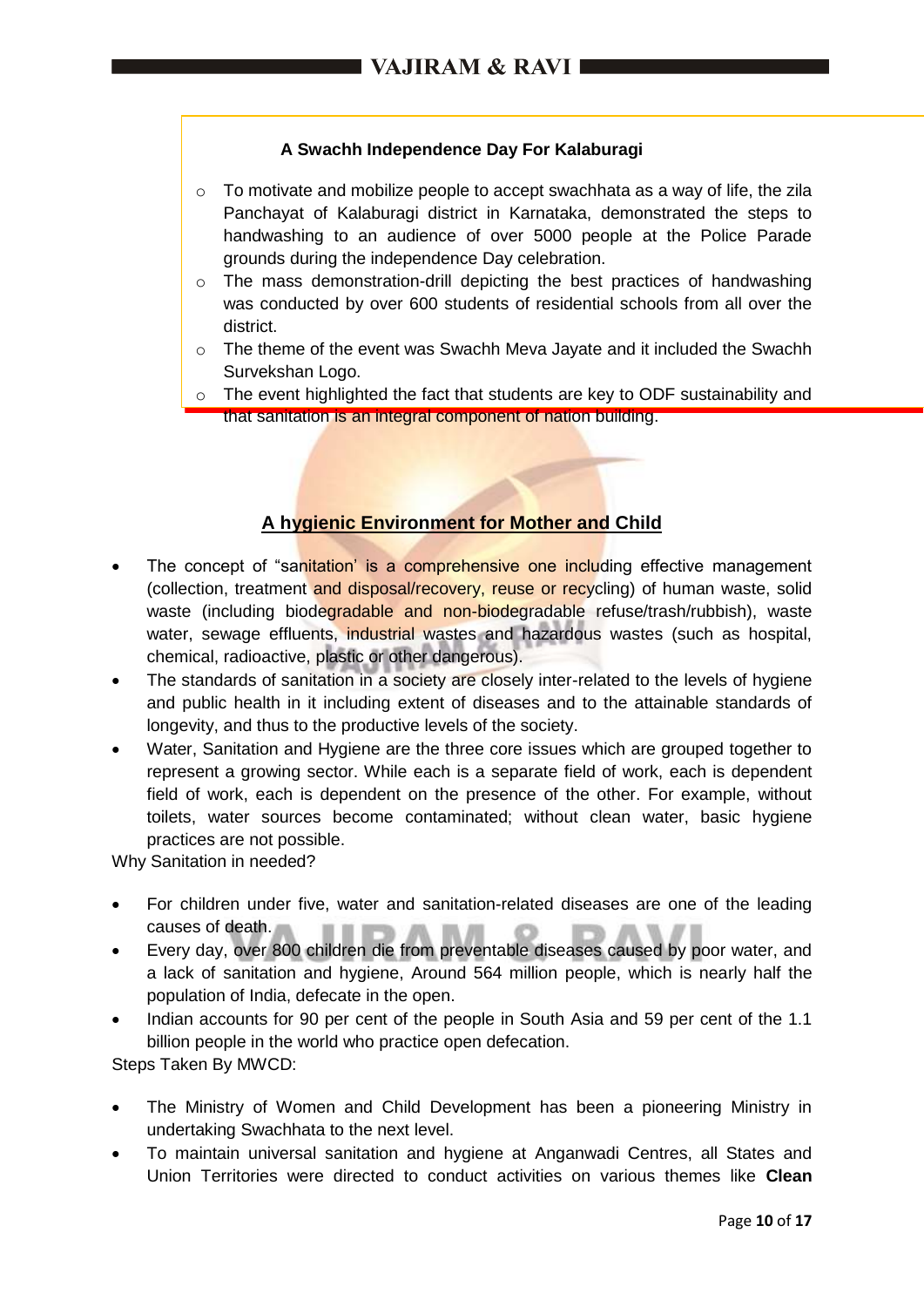**Anganwadi**, Clean Surrounding under "Swachch Bharat Mission" and "**Bal Swachhata Mission**".

- A **booklet on Ball Swachhata Mission** was also released regarding conduct of various activities relating to cleanliness and sanitation and use of safe drinking water at Anganwadi Centres.
- Simultaneously, joint efforts with MoRD and MoPR for construction of 4 lakh anganwadi buildings and toilets under MGREGA were taken.
- The Ministry of Women & Child Development observed **Swachhata Pakhwada** from 1st March 2017 to 15<sup>th</sup> March 2017 to raise awareness.
- Various Swachhata related activities were carried out in field units of the Ministry like Anganwadi Centres, Child Care Institutions, Swadhar Grehs, One Stop Centres, Working Women's Hostels etc.
- There were also activities for the girl child on the theme of Swachha Bharat, demonstration on hygiene cooking behaviour and practices were given.
- The Ministry has organized Swachhata hi Sewa campaign from 15<sup>th</sup> September 2018 to 2<sup>nd</sup> October 2018.
- The Ministry has taken separate care for conducting awareness campaigns for menstrual hygiene for women.
- The Ministry has tried to reinforce the concept of "Sanitation as Everyone's Business".
- For the children specifically, puppet shows, wall paintings and street plays are organized according on the theme so that the message of Swachhata is disseminated to them along with entertainment.
- Demonstration of hand washing using WHO techniques has been organized during events like **POSHAN Maah, Swachhata Hi Sewa Campaign and Swachhata Pakhwadas.** VA.IIK
- The Ministry has also initiated **POSHAN Abhiyan** to reduce the problem of poor nutrition among children by synthesizing, generating and mobilizing nutritional resources.
- The Ministry of Drinking Water and Sanitation, Ministry of Women and Child Development has taken Sanitation in its purview and is acting as an active body to work inside out for it.

## **Sanitation Revolution: Cleansing Urban India**

- A multi-pronged approach comprising regulatory and policy level changes, sustainable infrastructure creation and focusing on attitudinal and behavioural change among people through large scale citizen engagement has been the hallmark of the Government's initiatives on the journey towards a "Swachh Bharat".
- Various studies have established that the problem of solid waste management has been compounded due to high population growth rates and population concentration in urban areas.
- Studies have proved that improvement in sanitation and hygiene results in better health outcomes. As per the India Health Report for Nutrition Security in India (PHFI, 2015), the North Eastern state of Mizoram has reported a 13 percentage-point decline in stunting and five percentage points decline in underweight children between 2006 and 2014 due to improved access to sanitation.

## **The Launch of Swachh Bharat Mission**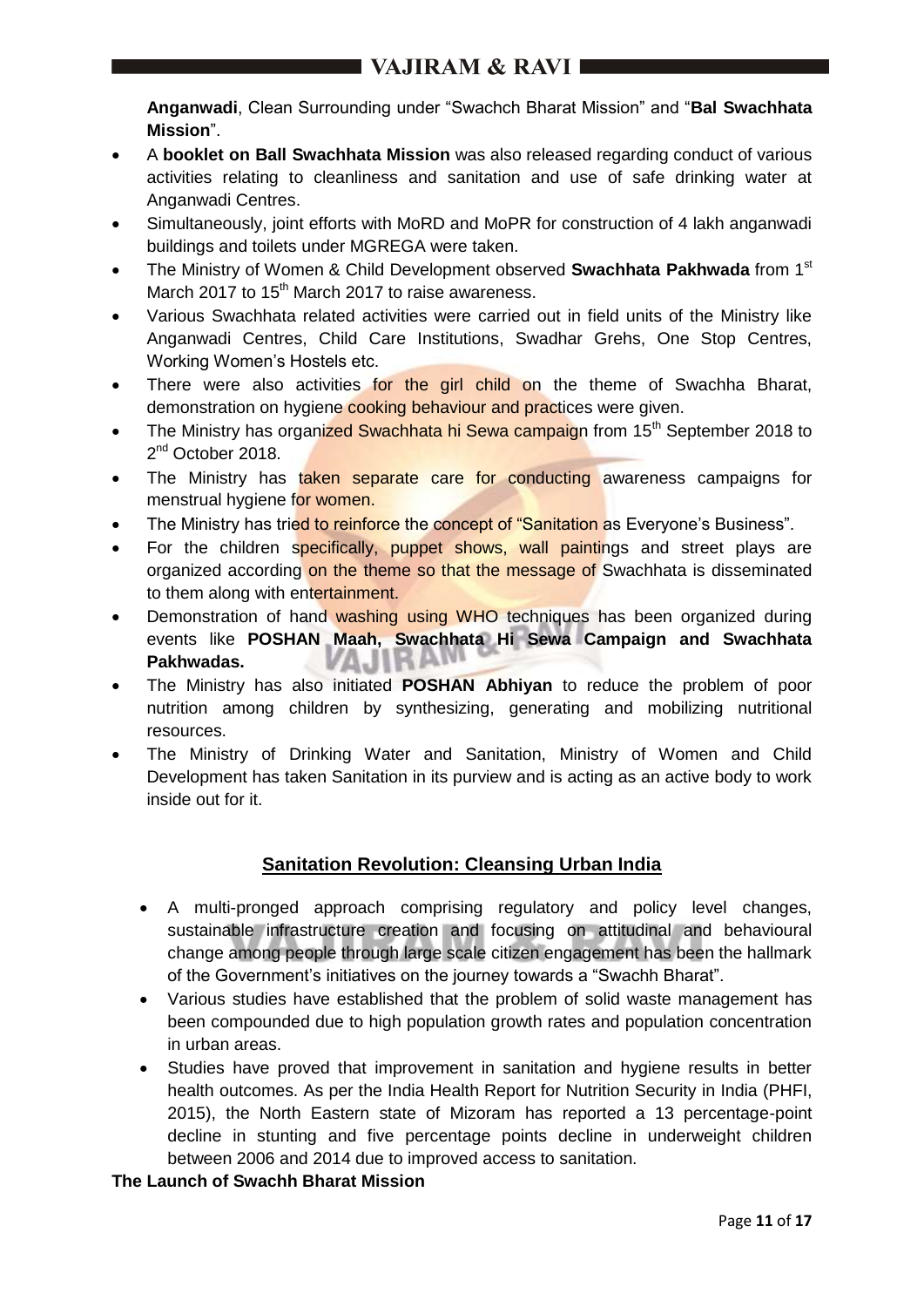- The launch of Swachh Bharat Mission on  $2^{nd}$  October 2014 by the Prime Minister to address this burgeoning health crisis was a historic moment for India.
- The Swachh Bharat Mission (Urban) being implemented by the Ministry of Housing and Urban Affairs (MoHUA) is aimed at transforming Urban India into a garbage-free and open defecation free country across all its towns and cities by 2<sup>nd</sup> October 2019.



## **Sanitation –the ODF Journey**

- SBM (Urban) is focusing on counting and sustaining Open Defecation Free (ODF) towns/cities, rather than only counting toilets.
- Today, urban areas of 19 States/UTs have become ODF.
- Government has now introduced the SBM ODF + and ODF ++ protocols to address the issue of operation and maintenance of community and public toilets, and also the issue of holistic sanitation, including faecal sludge management, so that the ODF outcomes that have seen achieved are sustained in the long run.
- Parallely, MoHUA has partnered with Google to upload and make available on Google to upload and make available on Google maps all the public and community toilets in the cities so that citizens and visitors are able to easily locate these facilities in their vicinity.

## **Solid Waste Management – a Multi-Pronged approach**

- In India, an estimated 65 million tonnes of Municipal Solid Waste is generated annually by around 400 million citizens residing in urban areas. It is estimated that 165 million tonnes of waste will be generated by 2030.
- We are also losing 1,250 hectares of additional precious land every year to accommodate dumping of un-processed municipal solid waste.
- Thereofore, MoHUA has adopted a multi-pronged approach to address the complex issue of scientific waste management in urban areas of Indian.
- This includes **policy and regulatory changes** to encourage process of waste to value added products on the one hand, along with Mission initiatives such as **Swachh Survekshan** to inculcate a spirit of healthy competition, and **Star Rating for Garbage Free cities** to ensure long term sustainability.
- At the time of launch of the Swachh Bharat Mission, 95 lakh tonnes per annum of waste was the treatment capacity across processes such as composting, biomethanation, RDF and waste to energy plants.
- This has been enhanced substantially in the last 4 years, and approximately 37 per cent of the total waste generated is being processed today.

## **Swachh Survekshan- a Toll for Mission Monitoring and Governance**

 Under the SBM Urabn, MoHUA has been conducting the *Swachh Survekshan-* an annual survey to rank cities on various sanitation and cleanliness parameters. The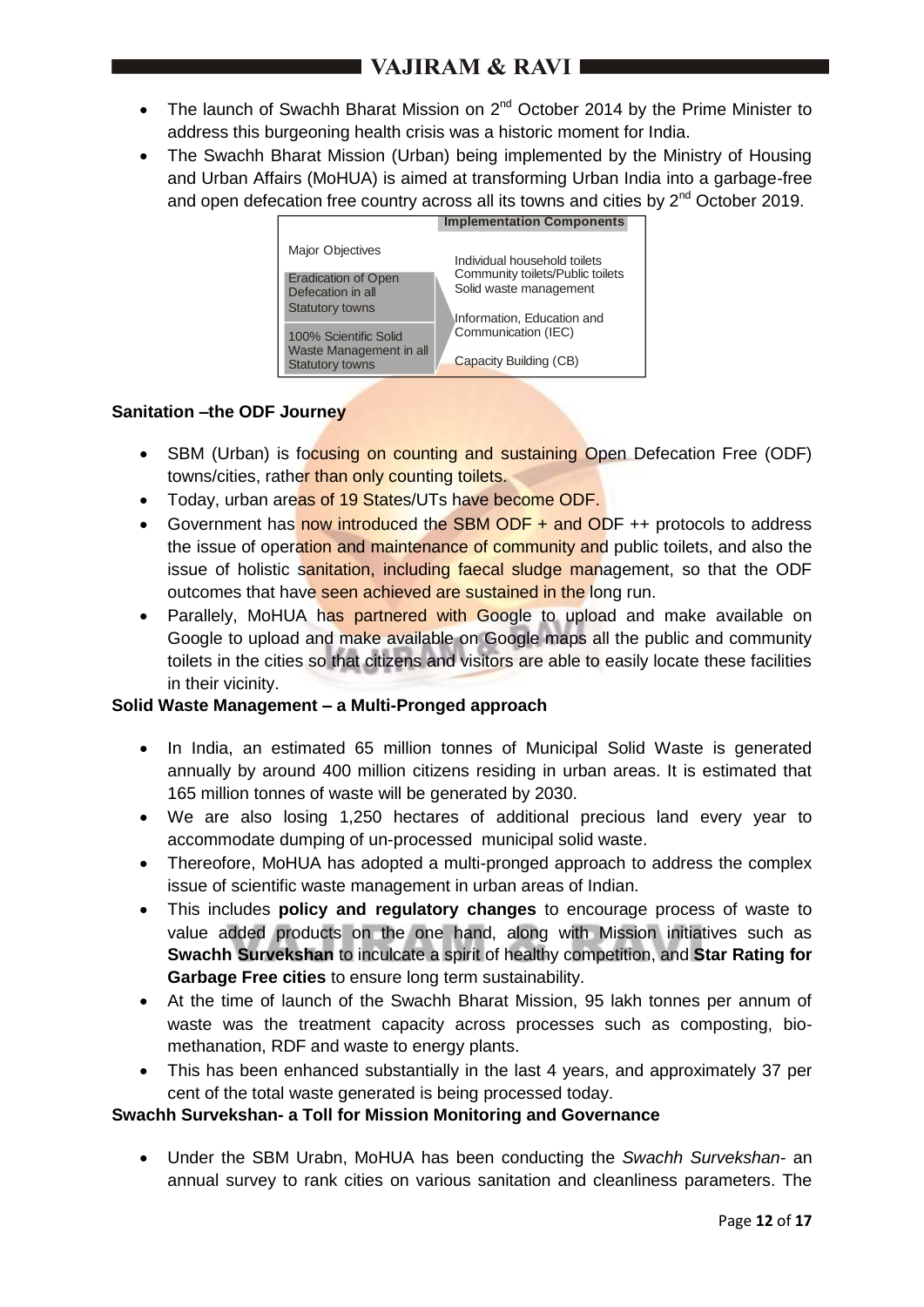# $\blacksquare$  VAJIRAM & RAVI $\blacksquare$

survey has been successful in enthusing cities with a spirit of healthy competition towards the concept of 'swachhata', while also emerging as an effective Mission monitoring and governance tool.

#### **Star Rating for Garbage Cities**

- The Ministry has introduced a new innovative initiative for evaluating the Garbage Free status of Cities and awarding the "**Garbage Free City Stars**" to the city.
- The Star Rating initiative, which is a rating protocol based on twelve (12) parameters, follows a **SMART framework** – **S**ingle metric, Measurable, Achievable, **R**igorous verification mechanism and **T**argeted towards outcomes- and has been devised in a holistic manner covering all aspects of Solid Waste Management.
- In fact, the Star Rating protocol, properly implemented, can prove to be a game changer and revolutionise the way solid Waste is managed in India.
- **Way Forward:** At MoHUA, other Missions such as Atal Mission for Rejuvenation and Urban Transformation (AMRUT) which addresses the tissue of waste water and faecal sludge management the Smart Cities Mission (SCM) which has solid Waste Management as one of its development parameter - are complementing the SBM (Urban)' efforts in taking forward the mandate of sanitation and waste management. The focus will now be not only on sustaining the momentum but on accelerating the pace further through innovative, game changing approaches, along with a strong regulatory and legal framework and strict enforcement.

## **Plastic Free Stiamarhi**

Sitamarhi, the first district in Bihar to become open defecation free (ODF), on  $17<sup>th</sup>$ July 2018 is now heading towards a much-talked about plastic ban that will be carried out in a phased manner.

#### *Success Stories from States and Cities*

- Chhatisgarh is on its way to becoming a Zero Landfill state through the Zero Waste Model being replicated in its cities. Ambikapur in Chhatisfarh has no open dumping yards, segregating over 90 per cent of its waste through their innovative Solid Liquid Waste Management (SLRM) approach.
- Kerala has been leading the way in decentralized waste management with most of its cities having installed pipe compost and bio gas plants at the households level. In fact, Alappuzha in Krala is among the top five citities in the world recognised by the United Nations Environment Programme (UNEP) in its efforts to tackle the problem of solid waste.
- Goa has proven how waste can be an asset through its source segregation into 5 fractions. The city claims 100 per door to door collection.
- 100 percent of waste in Gangtok is being segregated at sources and being processed.

## **Sanitation as Everyone's Business**

- Political Will, Public Policy, Investments, Partnerships- all must come together to create an enabling environment that would be powered by people's participation to deliver the final assault on decades of lack of sanitation and neglect of hygiene.
- Sanitation work by non-sanitation ministries and departments, giving tie and resources out of their core business, holds eminent assurance that the path of Swachhata should be irreversible.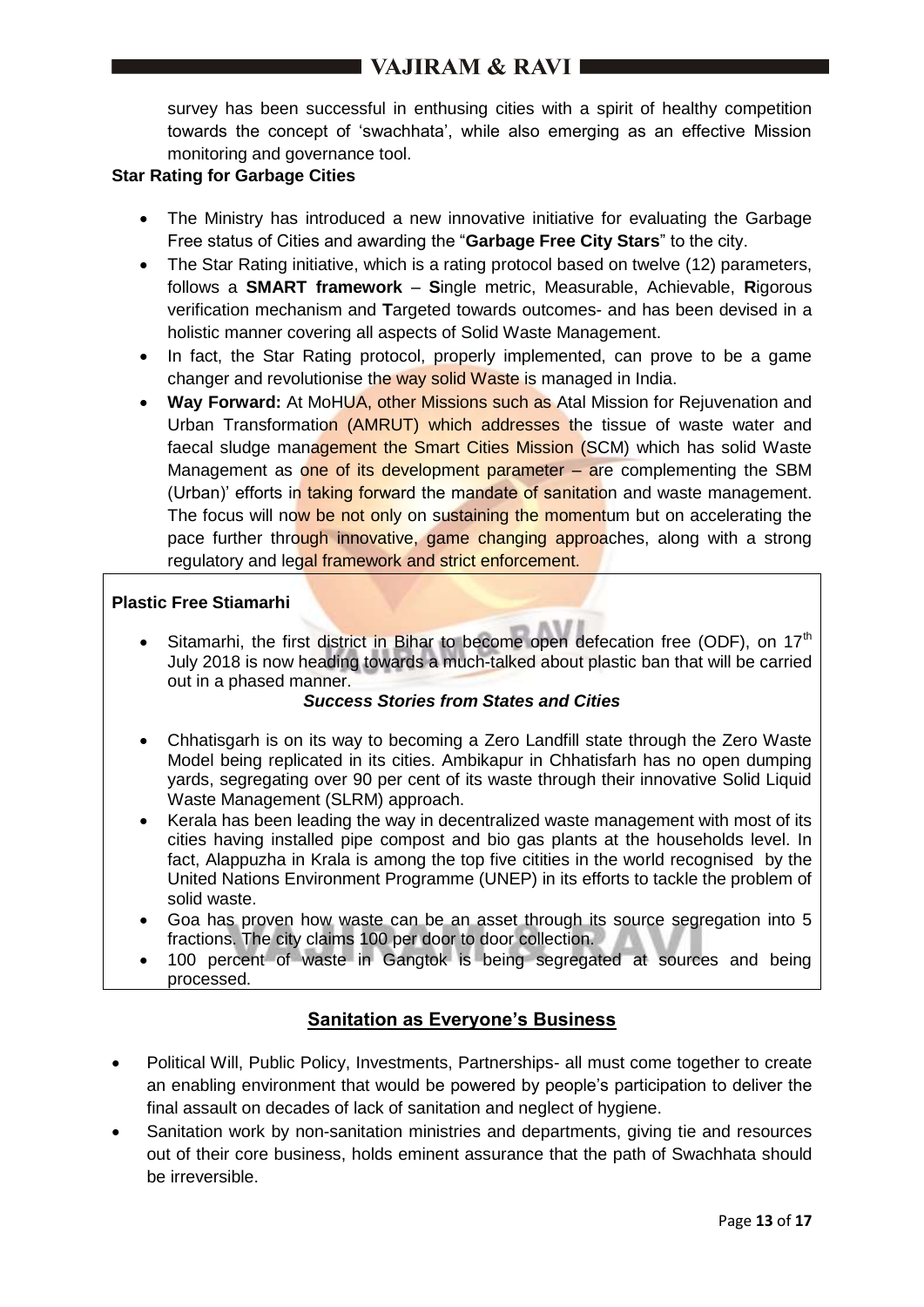To help the Union Ministries to build *swachhata* into their own schemes and policies, special projects with measurable outcomes have been developed. As a result, the Swachh Bharat Mission has become all-encompassing- a synergizer of efforts across all stakeholders.

## **SBM: Bringing Together Multiple Stakeholders**

#### *A.* **Swachhata Action Plant (SAP***)*

- SAP was launched on 1st April 2017. Under this, ministries and departments mainstream sanitation in their mandates through budgeted and accountable action plants.
- SAP heralds a milestone in government functioning where all wings joint hands to deliver the goal of Swachh Bharat, irrespective of their allocated functions.

#### **B. Swachh Iconic Places (SIP)**

- It was decided that places of heritage, with significance for history and culture and centres of pilgrimage marked by high footfall would be taken up to raise them to distinctly higher levels of cleanliness.
- The Swachh Iconic Place (SIP) project, as a component of SBM, aims to achieve the same.
- For execution, MDWS coordinates with partner ministers like Housing and Urban Affairs, Tourism and Culture as well as with States, Local bodies, Trust and Managing Committees that manage the iconic places.

## **C. Ganga Grams**

- Ganga Gram is another inter-ministry project between SBM and the National Mission for Clean Ganga (NMCG). The project is focused on better cleanliness on the banks of river Ganga, through convergence with other departments.
- Ganga Gram Project was unveiled at Allahabad on August 12, 2017 at a grand sammelan of sarpanches where all 4,475 villages on Ganga bank were declared Open Defecation Free (ODF).

## **D. Students and Youths to the Fore**

- Swachh Bharat Mission has the most productive involvement of students and youth community to rejuvenate sanitation on campus and nearby areas and also to harness their potential as change agents.
- A special '**Swachh Bharat Summer Internship'** programme was developed for college students and youth to devote at least 100 hours to Swachhata during summer this year.
- The Ministry of Drinking Water and Sanitation in association with the Ministry of Human Resource Development and Ministry of Youth Affairs and Sports conducted this programme between May and July, the vacation time for a large number of students.

## **E. Corporate Partnership**

 The Swachh Bharat Mission has received significant support from the corporate sector. To faciliatate financial contributions from individuals and corporate, *Swachh Bharat Kosh* was set up.

 $\alpha$ 

- The partnership between MDWS and Tata Trust is an outstanding example of leveraging corporate strength to deliver a public mandate.
- This partnership focused on building a cadre of skilled young professionals to work as **Zila Swachh Bharat Preraks (ZSBPs)**. Tata Trusts trained and deployed 475 motivated young professionals, to help districts design, implement and monitor various interventions under the SBM-G.
- **F. Support from Media**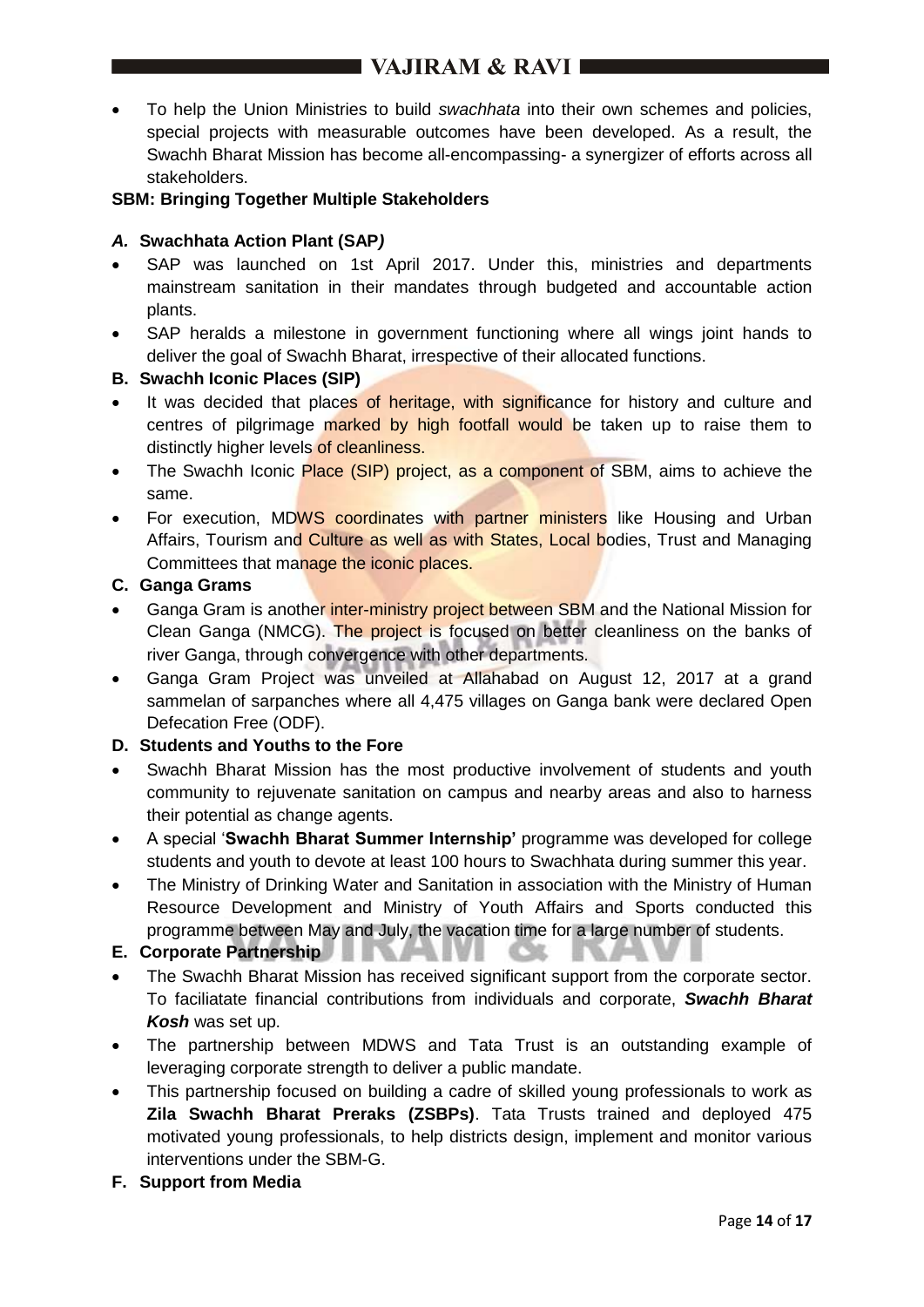- The Media has also taken upon itself to sensitise the people about the ill effects of poor sanitation and is playing a significant role in influencing behaviour change.
- **G. Business of Jan Jan**
- Millions have come together under special campaign like *Swachhata Hi Seva*, Chalo Champaran, ODF Weeks and fornights and many more for adoption of sustainable sanitation.
- Women have been championing the Swachh Bharat Mission like no other group. In the run up to International Women's Day on 8<sup>th</sup> March, The *Swachh Shakti* was celebrated in both 2017 and 2018 with special events to honour women champions who have done exceptional work in the field of rural sanitation.
- *Swachh Jeevika Swachh Bihar* is again a special campaign launched in July this year, to provide safe sanitation facilities at households of all Didis (members of women's Self Help Groups).

## **Swachh Rail, Swachh Bharat**

- Consequent to the launch of the Swachh Bharat Mission, the Ministry of Railways launched the '**Swachh Rail, Swachh Bharat'** campaign with the mission to improve cleanliness across railway station premises and trains.
- Indian Railways has more than 8700 stations, running an average of over 13000 trains every day. Maintaining and improving cleanliness of these stations and trains is a mammoth task due to heavy footfalls/overcrowding, uncontrolled usage and passenger habits, particularly on *trains and at major stations where passengers tend to remain for* long hours.

## **Different Initiatives**:

- Series of initiatives have been taken by the Ministry of Railways under the "Swachh Rail, Swachh Bharat" campaign that includes but is not limited to the following :
	- o Outsourcing of cleanliness; Improving flooring of platforms to enable mechanised cleaning;
	- o Providing separate dustbins for different types of waste;
	- o Employing CCTVs to monitor cleaning practices; Installation of bio-toilets in passenger coaches;
	- o Development of a "Customer Complaint" Web Portal and Mobile Application to collect continuous Citizen Feedback;
	- o Introduction of on-board housekeeping services (OBHS), Clean my Coach and Coach Mitra services in nominated trains;
	- $\circ$  Employing first of its kind, real time 24  $\times$  7 public grievance system through Twitter and provision of medical, security and other emergency assistance to passengers.
- **'Clean Train Station' (CTS**) are provided for limited mechanised cleaning services to passing through trains during their stoppages at selected stations enroute.
- To assess the impact of cleanliness efforts at major stations, **third party survey** on cleanliness indicators is periodically being done at 407 major stations.

## **Effective Customer Engagement**

 Weekly intensive cleanliness drives have been undertaken at various railway stations in rotation by Zonal Railway. Theme based drives are also undertaken from time to time with focus on cleanliness in different areas of railway working.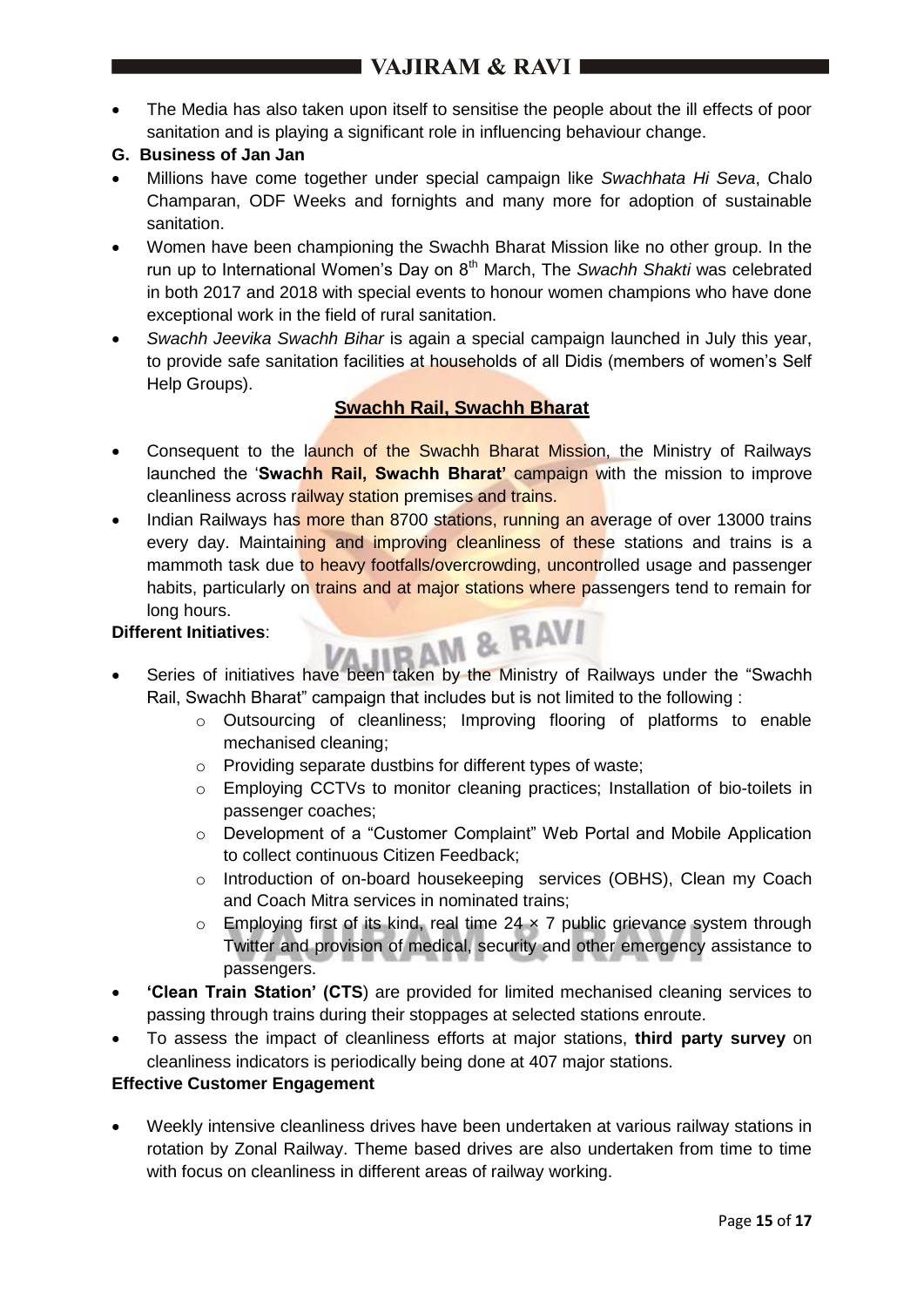- Use of social media, electronic media, public announcements etc. is being made to create awareness amongst rail users about cleanliness.
- Indian Railways have already introduced social media platform for customer engagement through twitter handles of the Ministry of Railways @ Rail Min India, facebook page "Ministry of Railways- India" as well as twitter handles of all Divisional Railway Managers and General Managers of Indian Railways for effective customer engagement.
- This has proved to be a more effective interactive mechanism with passengers where issues are addressed on real time basis.
- Passengers are also made aware of the already existing system of "**Clean My Coach**" (wherein one can SMS his PNR no. To 58888 to get their complaint registered for cleanliness at his seat) and helpline no. **138.**

## **Bio-Friendly Technology**

- Bio-toilet technology has been developed jointly by Indian Railways (IR) and Defence Research and Development Organisation (DRDO). This environment-friendly, low-cost and robust technology is the first of its kind in the railway system in the world.
- The biggest advantage of this technology is that the colony of anaerobic bacteria converts human waste mainly into water and biogases (mainly methane  $CH<sub>4</sub>$  and Carbon Dioxide  $CO<sub>2</sub>$ ). The gases escape into the atmosphere and the waste water in discharged after disinfection on to the track.
- To avoid misuse of bio-toilets, awareness programmes to educate the passengers on 'how to use bio-toilets- dos and don'ts' are regularly by providing stickers in coach toilets, playing audio/video clipping and model display etc.
- The first train, **Gwalior-Varanasi-Bundelkhand Express**, fitted with IR-DRDO biotoilets was introduced in service in January 2011.
- Since, 2014 the pace of fitment of bio-toilets has been increased substantially and it is planned to install bio-toilets in the entire coaching fleet by March 2019. Twenty seven sections on IR have been declared as Green Train Cooridors which have no human waste discharge from trains, as all trains passing to these sections are fitted with 100 per cent bio-toilets
- With an aim to provide clean and efficient toilets and to reduce the water consumption in toilets, IR is doing a trial of Bio-Vacuum toilet on the passenger interface and biodigester tank is fitted beneath the toilet area on the coach. The faecal matter gets digested in the bio-tanks on board.

## **Solid Waste Management**

- To manage solid waste, segregation in three separate streams namely bio-degradable (wet waste), non bio-degradable (dry waste) and hazardous waste is required.
- Railways have taken up a pilot project for disposal of municipal solid waste generated at railway terminals in an environment-friendly manner including conversion of waste to energy.
- Pilot plants are being set up at Jaipur and New Delhi which will convert bio-degradable waste to energy through bio-methanation process. Energy generated from these plants would be utilised for suitable services at or near the stations.
- For the first time in 2016, railway stations (407 stations of A1 & A category) were audited for cleanliness by an independent third party agency.